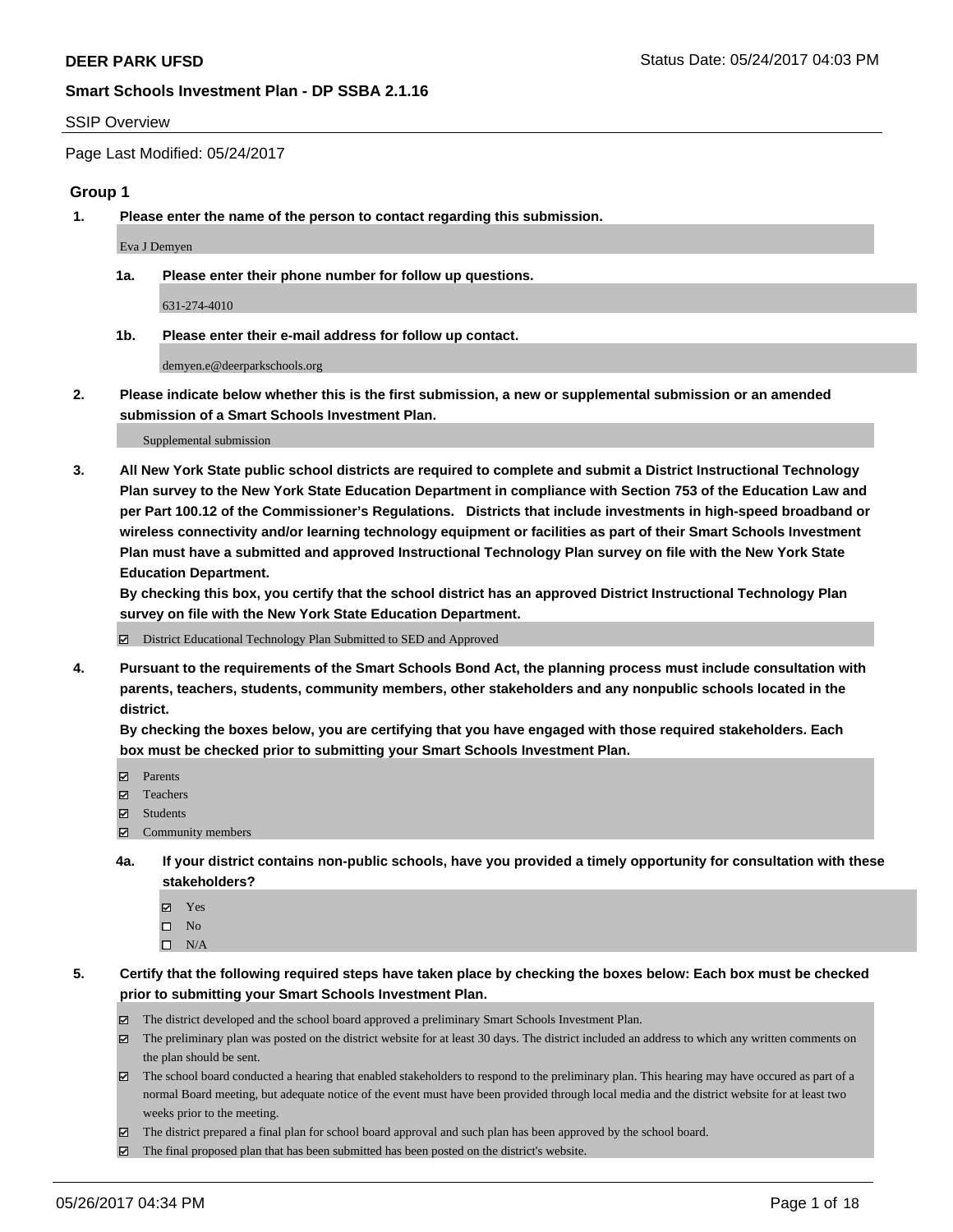## SSIP Overview

Page Last Modified: 05/24/2017

**5a. Please upload the proposed Smart Schools Investment Plan (SSIP) that was posted on the district's website, along with any supporting materials. Note that this should be different than your recently submitted Educational Technology Survey. The Final SSIP, as approved by the School Board, should also be posted on the website and remain there during the course of the projects contained therein.**

revised smartschools.pdf

**5b. Enter the webpage address where the final Smart Schools Investment Plan is posted. The Plan should remain posted for the life of the included projects.**

http://www.deerparkschools.org/Assets/SMART\_Schools\_Bond/DPProposedSMARTBondPLANFinal.pdf

**6. Please enter an estimate of the total number of students and staff that will benefit from this Smart Schools Investment Plan based on the cumulative projects submitted to date.**

5,209

**7. An LEA/School District may partner with one or more other LEA/School Districts to form a consortium to pool Smart Schools Bond Act funds for a project that meets all other Smart School Bond Act requirements. Each school district participating in the consortium will need to file an approved Smart Schools Investment Plan for the project and submit a signed Memorandum of Understanding that sets forth the details of the consortium including the roles of each respective district.**

 $\Box$  The district plans to participate in a consortium to partner with other school district(s) to implement a Smart Schools project.

**8. Please enter the name and 6-digit SED Code for each LEA/School District participating in the Consortium.**

| <b>Partner LEA/District</b> | <b>ISED BEDS Code</b> |
|-----------------------------|-----------------------|
| (No Response)               | (No Response)         |

**9. Please upload a signed Memorandum of Understanding with all of the participating Consortium partners.**

(No Response)

**10. Your district's Smart Schools Bond Act Allocation is:**

\$2,636,151

**11. Enter the budget sub-allocations by category that you are submitting for approval at this time. If you are not budgeting SSBA funds for a category, please enter 0 (zero.) If the value entered is \$0, you will not be required to complete that survey question.**

|                                              | Sub-<br>Allocations |
|----------------------------------------------|---------------------|
| <b>School Connectivity</b>                   | $\overline{0}$      |
| <b>Connectivity Projects for Communities</b> | 0                   |
| Classroom Technology                         | 0                   |
| Pre-Kindergarten Classrooms                  | $\mathbf 0$         |
| Replace Transportable Classrooms             | $\Omega$            |
| <b>High-Tech Security Features</b>           | 60,023              |
| Totals:                                      | 60,023              |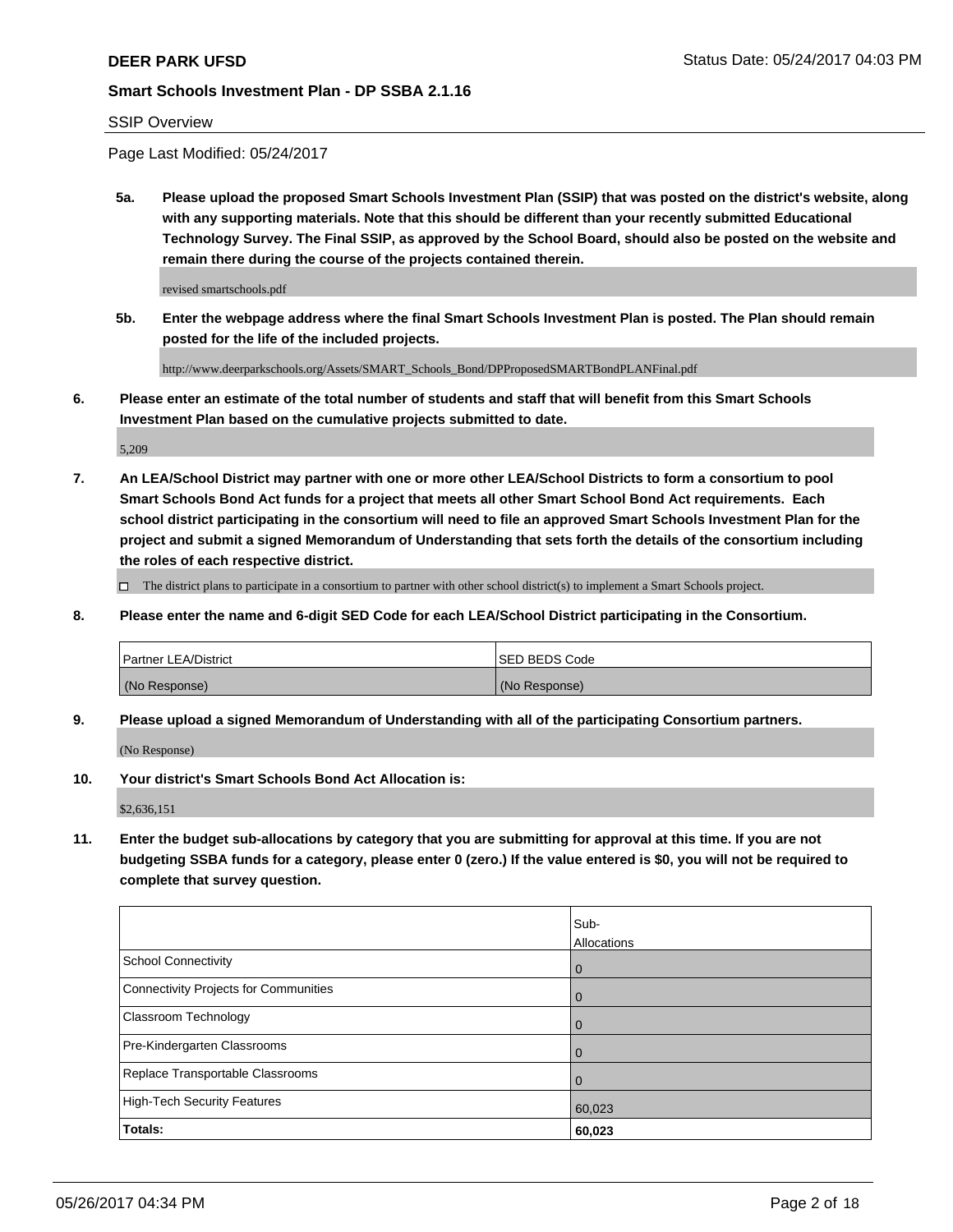## School Connectivity

Page Last Modified: 05/24/2017

## **Group 1**

- **1. In order for students and faculty to receive the maximum benefit from the technology made available under the Smart Schools Bond Act, their school buildings must possess sufficient connectivity infrastructure to ensure that devices can be used during the school day. Smart Schools Investment Plans must demonstrate that:**
	- **sufficient infrastructure that meets the Federal Communications Commission's 100 Mbps per 1,000 students standard currently exists in the buildings where new devices will be deployed, or**
	- **is a planned use of a portion of Smart Schools Bond Act funds, or**
	- **is under development through another funding source.**

**Smart Schools Bond Act funds used for technology infrastructure or classroom technology investments must increase the number of school buildings that meet or exceed the minimum speed standard of 100 Mbps per 1,000 students and staff within 12 months. This standard may be met on either a contracted 24/7 firm service or a "burstable" capability. If the standard is met under the burstable criteria, it must be:**

**1. Specifically codified in a service contract with a provider, and**

**2. Guaranteed to be available to all students and devices as needed, particularly during periods of high demand, such as computer-based testing (CBT) periods.**

**Please describe how your district already meets or is planning to meet this standard within 12 months of plan submission.**

(No Response)

- **1a. If a district believes that it will be impossible to meet this standard within 12 months, it may apply for a waiver of this requirement, as described on the Smart Schools website. The waiver must be filed and approved by SED prior to submitting this survey.**
	- By checking this box, you are certifying that the school district has an approved waiver of this requirement on file with the New York State Education Department.

#### **2. Connectivity Speed Calculator (Required)**

|                         | l Number of<br><b>Students</b> | Multiply by<br>100 Kbps | Divide by 1000   Current Speed<br>to Convert to<br>Required<br>l Speed in Mb | in Mb            | Expected<br>Speed to be<br>Attained Within Required<br>12 Months | <b>Expected Date</b><br>When<br>Speed Will be<br><b>Met</b> |
|-------------------------|--------------------------------|-------------------------|------------------------------------------------------------------------------|------------------|------------------------------------------------------------------|-------------------------------------------------------------|
| <b>Calculated Speed</b> | (No<br>Response)               | (No Response)           | (No<br>Response)                                                             | (No<br>Response) | (No<br>Response)                                                 | l (No<br>Response)                                          |

## **3. Describe how you intend to use Smart Schools Bond Act funds for high-speed broadband and/or wireless connectivity projects in school buildings.**

(No Response)

**4. Describe the linkage between the district's District Instructional Technology Plan and the proposed projects. (There should be a link between your response to this question and your response to Question 1 in Part E. Curriculum and Instruction "What are the district's plans to use digital connectivity and technology to improve teaching and learning?)**

(No Response)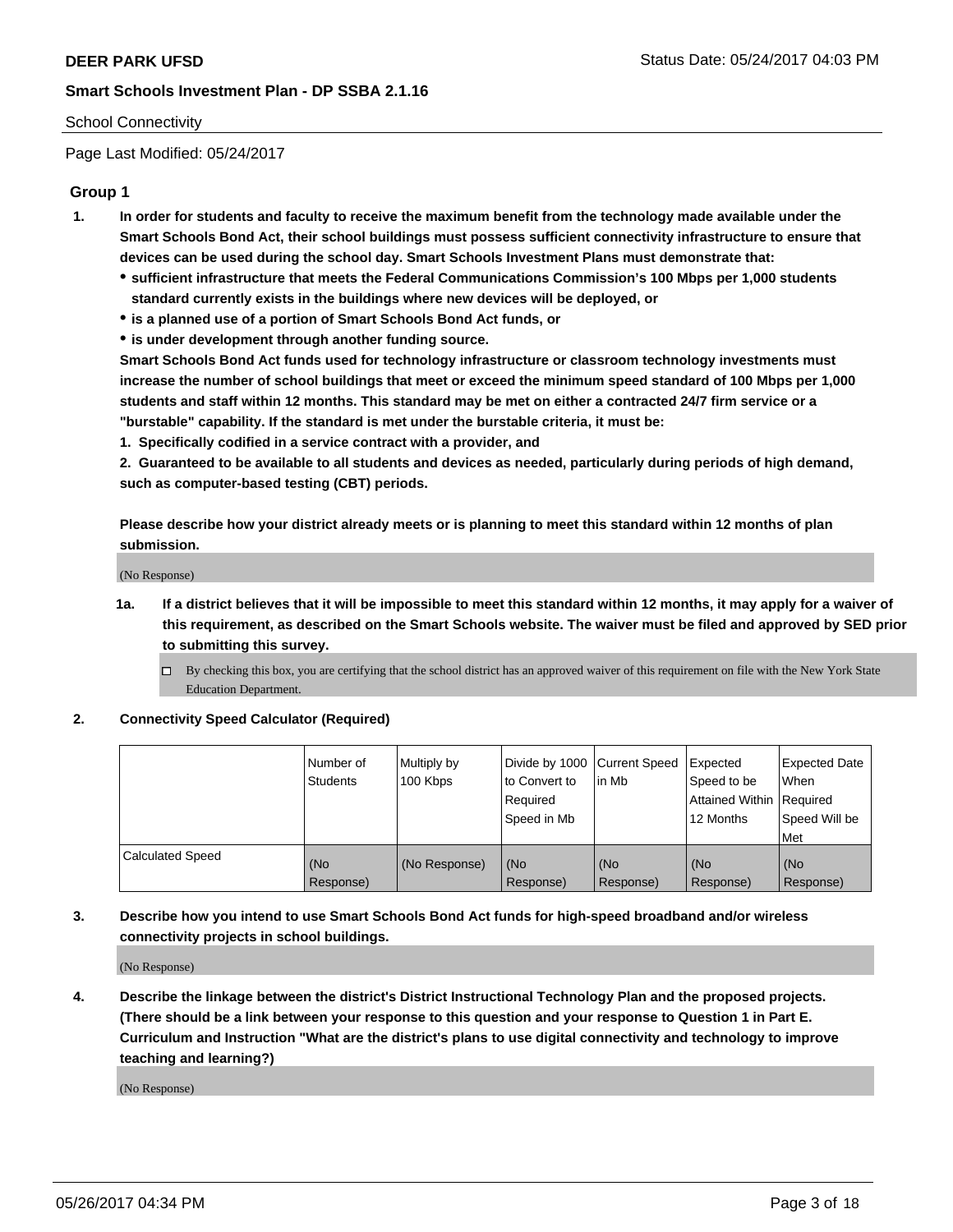#### School Connectivity

Page Last Modified: 05/24/2017

**5. If the district wishes to have students and staff access the Internet from wireless devices within the school building, or in close proximity to it, it must first ensure that it has a robust Wi-Fi network in place that has sufficient bandwidth to meet user demand.**

**Please describe how you have quantified this demand and how you plan to meet this demand.**

(No Response)

**6. As indicated on Page 5 of the guidance, the Office of Facilities Planning will have to conduct a preliminary review of all capital projects, including connectivity projects.**

**Please indicate on a separate row each project number given to you by the Office of Facilities Planning.**

| Project Number |  |
|----------------|--|
|                |  |
| (No Response)  |  |

**7. Certain high-tech security and connectivity infrastructure projects may be eligible for an expedited review process as determined by the Office of Facilities Planning.**

**Was your project deemed eligible for streamlined review?**

(No Response)

**8. Include the name and license number of the architect or engineer of record.**

| Name          | License Number |
|---------------|----------------|
| (No Response) | (No Response)  |

**9. If you are submitting an allocation for School Connectivity complete this table.**

**Note that the calculated Total at the bottom of the table must equal the Total allocation for this category that you entered in the SSIP Overview overall budget.** 

|                                            | Sub-          |
|--------------------------------------------|---------------|
|                                            | Allocation    |
| Network/Access Costs                       | (No Response) |
| Outside Plant Costs                        | (No Response) |
| School Internal Connections and Components | (No Response) |
| <b>Professional Services</b>               | (No Response) |
| Testing                                    | (No Response) |
| <b>Other Upfront Costs</b>                 | (No Response) |
| <b>Other Costs</b>                         | (No Response) |
| Totals:                                    | 0             |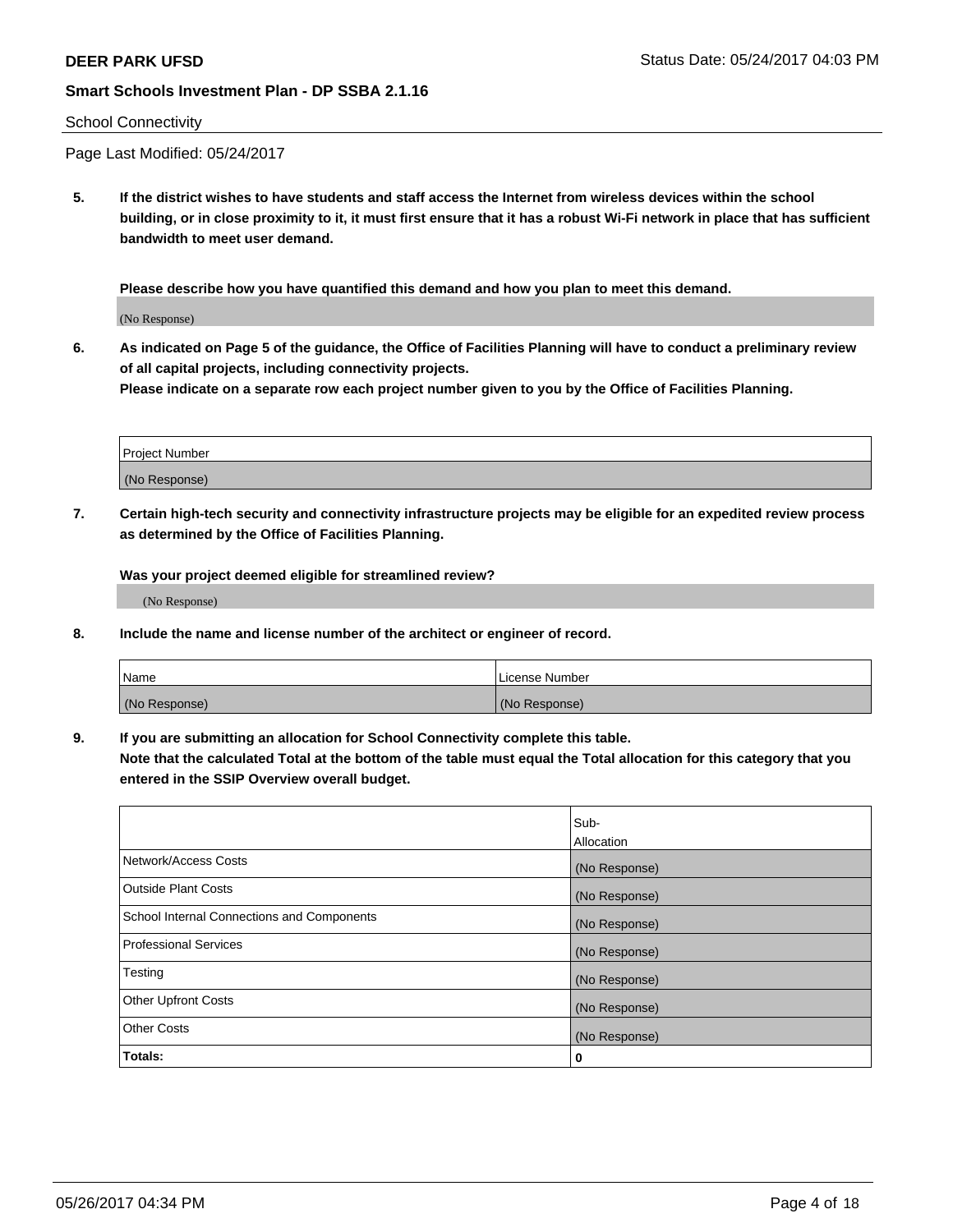## School Connectivity

Page Last Modified: 05/24/2017

**10. Please detail the type, quantity, per unit cost and total cost of the eligible items under each sub-category. This is especially important for any expenditures listed under the "Other" category. All expenditures must be eligible for tax-exempt financing to be reimbursed through the SSBA. Sufficient detail must be provided so that we can verify this is the case. If you have any questions, please contact us directly through smartschools@nysed.gov. NOTE: Wireless Access Points should be included in this category, not under Classroom Educational Technology, except those that will be loaned/purchased for nonpublic schools.**

| Select the allowable expenditure | Item to be purchased | Quantity      | Cost per Item | Total Cost    |
|----------------------------------|----------------------|---------------|---------------|---------------|
| type.                            |                      |               |               |               |
| Repeat to add another item under |                      |               |               |               |
| each type.                       |                      |               |               |               |
| (No Response)                    | (No Response)        | (No Response) | (No Response) | (No Response) |
| (No Response)                    | (No Response)        | (No Response) | (No Response) | (No Response) |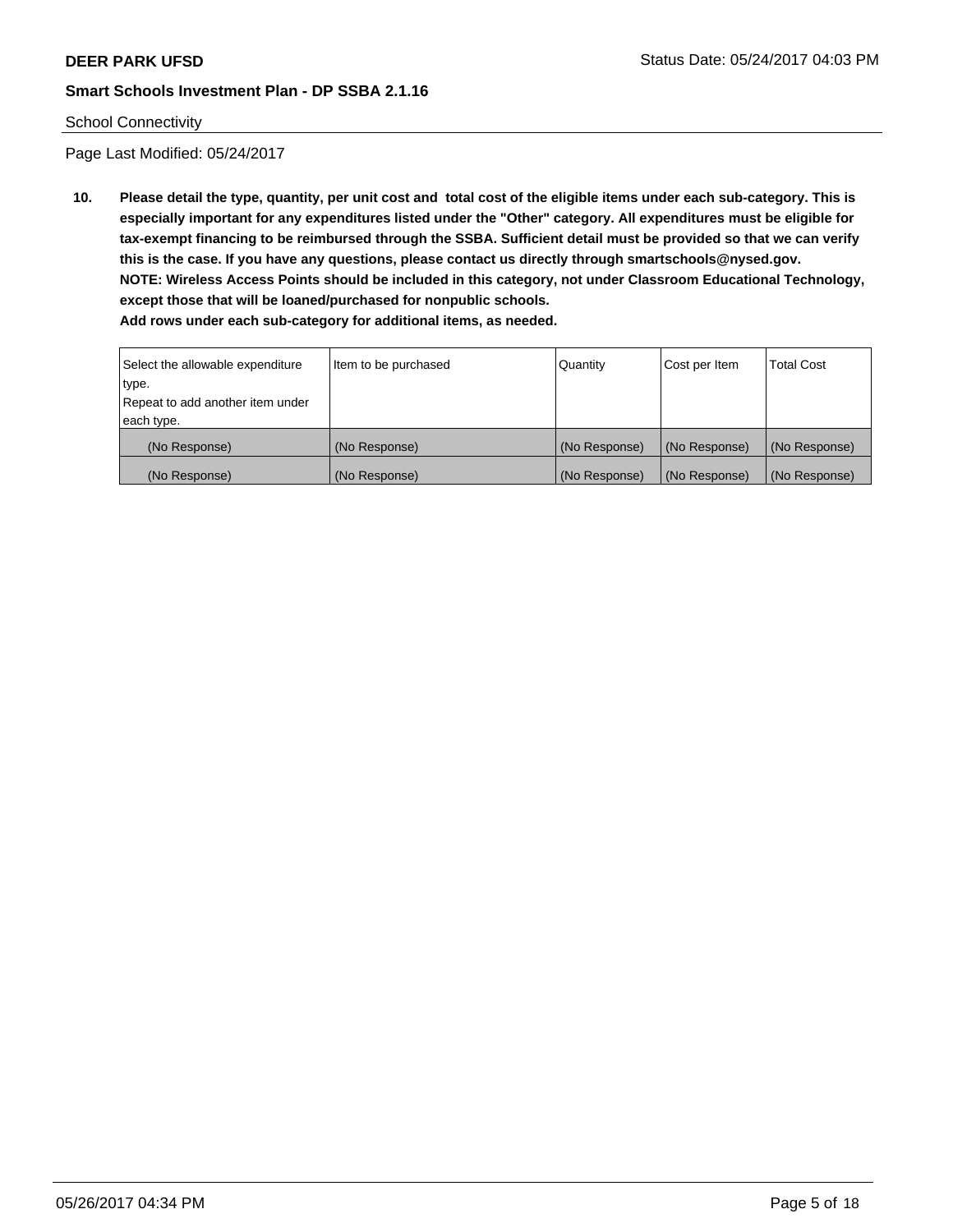Community Connectivity (Broadband and Wireless)

Page Last Modified: 05/24/2017

## **Group 1**

**1. Describe how you intend to use Smart Schools Bond Act funds for high-speed broadband and/or wireless connectivity projects in the community.**

(No Response)

**2. Please describe how the proposed project(s) will promote student achievement and increase student and/or staff access to the Internet in a manner that enhances student learning and/or instruction outside of the school day and/or school building.**

(No Response)

**3. Community connectivity projects must comply with all the necessary local building codes and regulations (building and related permits are not required prior to plan submission).**

 $\Box$  I certify that we will comply with all the necessary local building codes and regulations.

**4. Please describe the physical location of the proposed investment.**

(No Response)

**5. Please provide the initial list of partners participating in the Community Connectivity Broadband Project, along with their Federal Tax Identification (Employer Identification) number.**

| <b>Project Partners</b> | Federal ID#     |
|-------------------------|-----------------|
| (No Response)           | l (No Response) |

**6. If you are submitting an allocation for Community Connectivity, complete this table. Note that the calculated Total at the bottom of the table must equal the Total allocation for this category that you entered in the SSIP Overview overall budget.**

|                                    | Sub-Allocation |
|------------------------------------|----------------|
| Network/Access Costs               | (No Response)  |
| Outside Plant Costs                | (No Response)  |
| <b>Tower Costs</b>                 | (No Response)  |
| <b>Customer Premises Equipment</b> | (No Response)  |
| <b>Professional Services</b>       | (No Response)  |
| Testing                            | (No Response)  |
| <b>Other Upfront Costs</b>         | (No Response)  |
| <b>Other Costs</b>                 | (No Response)  |
| Totals:                            | 0              |

**7. Please detail the type, quantity, per unit cost and total cost of the eligible items under each sub-category. This is especially important for any expenditures listed under the "Other" category. All expenditures must be capital-bond eligible to be reimbursed through the SSBA. If you have any questions, please contact us directly through smartschools@nysed.gov.**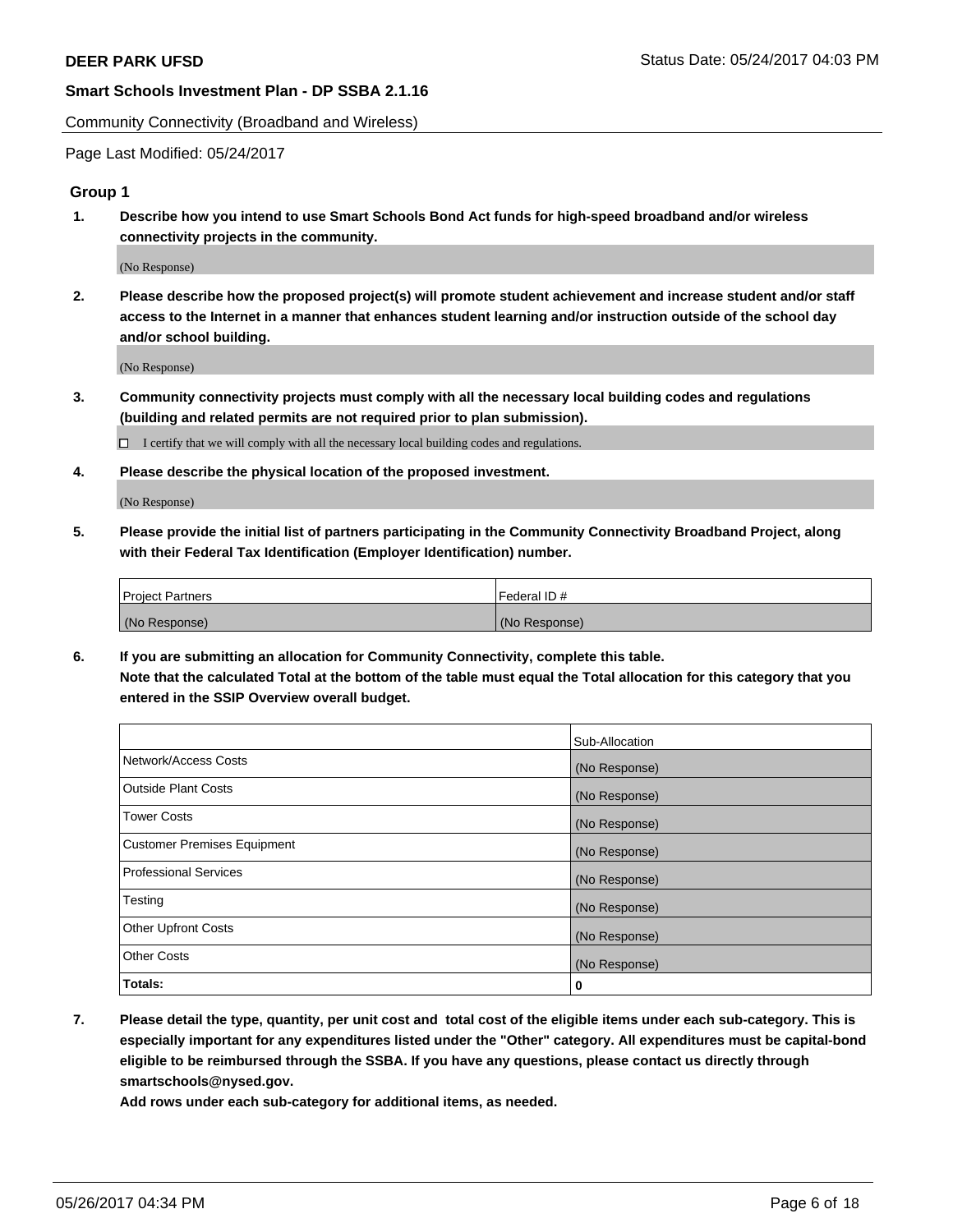Community Connectivity (Broadband and Wireless)

Page Last Modified: 05/24/2017

| Select the allowable expenditure | Item to be purchased | Quantity      | Cost per Item | <b>Total Cost</b> |
|----------------------------------|----------------------|---------------|---------------|-------------------|
| type.                            |                      |               |               |                   |
| Repeat to add another item under |                      |               |               |                   |
| each type.                       |                      |               |               |                   |
| (No Response)                    | (No Response)        | (No Response) | (No Response) | (No Response)     |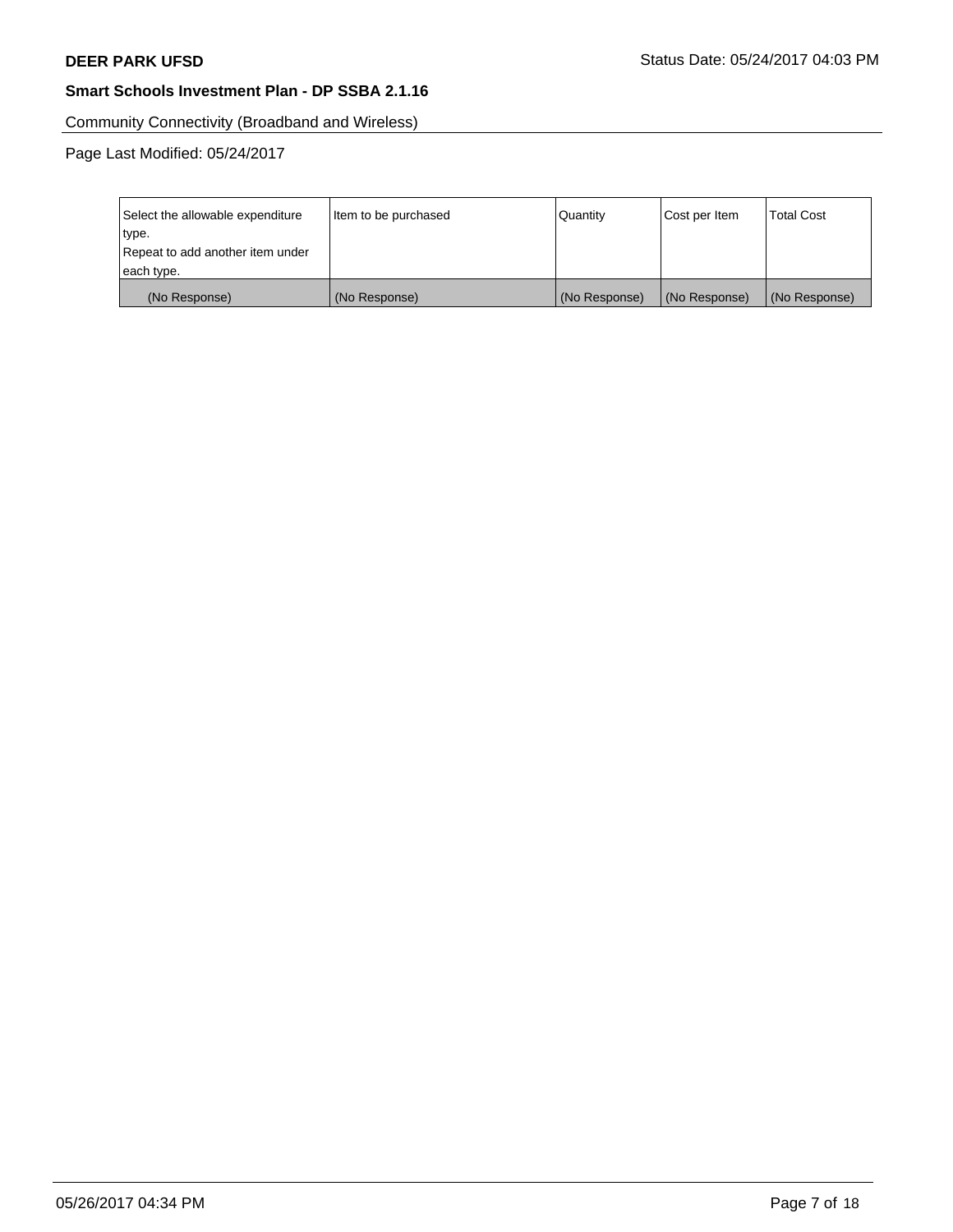## Classroom Learning Technology

Page Last Modified: 05/24/2017

## **Questions**

**1. In order for students and faculty to receive the maximum benefit from the technology made available under the Smart Schools Bond Act, their school buildings must possess sufficient connectivity infrastructure to ensure that devices can be used during the school day. Smart Schools Investment Plans must demonstrate that sufficient infrastructure that meets the Federal Communications Commission's 100 Mbps per 1,000 students standard currently exists in the buildings where new devices will be deployed, or is a planned use of a portion of Smart Schools Bond Act funds, or is under development through another funding source.**

**Smart Schools Bond Act funds used for technology infrastructure or classroom technology investments must increase the number of school buildings that meet or exceed the minimum speed standard of 100 Mbps per 1,000 students and staff within 12 months. This standard may be met on either a contracted 24/7 firm service or a "burstable" capability. If the standard is met under the burstable criteria, it must be:**

- **1. Specifically codified in a service contract with a provider, and**
- **2. Guaranteed to be available to all students and devices as needed, particularly during periods of high demand, such as computer-based testing (CBT) periods.**

**Please describe how your district already meets or is planning to meet this standard within 12 months of plan submission.**

(No Response)

- **1a. If a district believes that it will be impossible to meet this standard within 12 months, it may apply for a waiver of this requirement, as described on the Smart Schools website. The waiver must be filed and approved by SED prior to submitting this survey.**
	- $\Box$  By checking this box, you are certifying that the school district has an approved waiver of this requirement on file with the New York State Education Department.

#### **2. Connectivity Speed Calculator (Required)**

|                         | l Number of<br>Students | Multiply by<br>100 Kbps | Divide by 1000   Current Speed<br>to Convert to<br>Required<br>Speed in Mb | lin Mb           | Expected<br>Speed to be<br>Attained Within Required<br>12 Months | <b>Expected Date</b><br>When<br>Speed Will be<br>Met |
|-------------------------|-------------------------|-------------------------|----------------------------------------------------------------------------|------------------|------------------------------------------------------------------|------------------------------------------------------|
| <b>Calculated Speed</b> | (No<br>Response)        | (No Response)           | (No<br>Response)                                                           | (No<br>Response) | (No<br>Response)                                                 | (No<br>Response)                                     |

**3. If the district wishes to have students and staff access the Internet from wireless devices within the school building, or in close proximity to it, it must first ensure that it has a robust Wi-Fi network in place that has sufficient bandwidth to meet user demand.**

**Please describe how you have quantified this demand and how you plan to meet this demand.**

(No Response)

**4. All New York State public school districts are required to complete and submit an Instructional Technology Plan survey to the New York State Education Department in compliance with Section 753 of the Education Law and per Part 100.12 of the Commissioner's Regulations.**

**Districts that include educational technology purchases as part of their Smart Schools Investment Plan must have a submitted and approved Instructional Technology Plan survey on file with the New York State Education Department.**

 $\Box$  By checking this box, you are certifying that the school district has an approved Instructional Technology Plan survey on file with the New York State Education Department.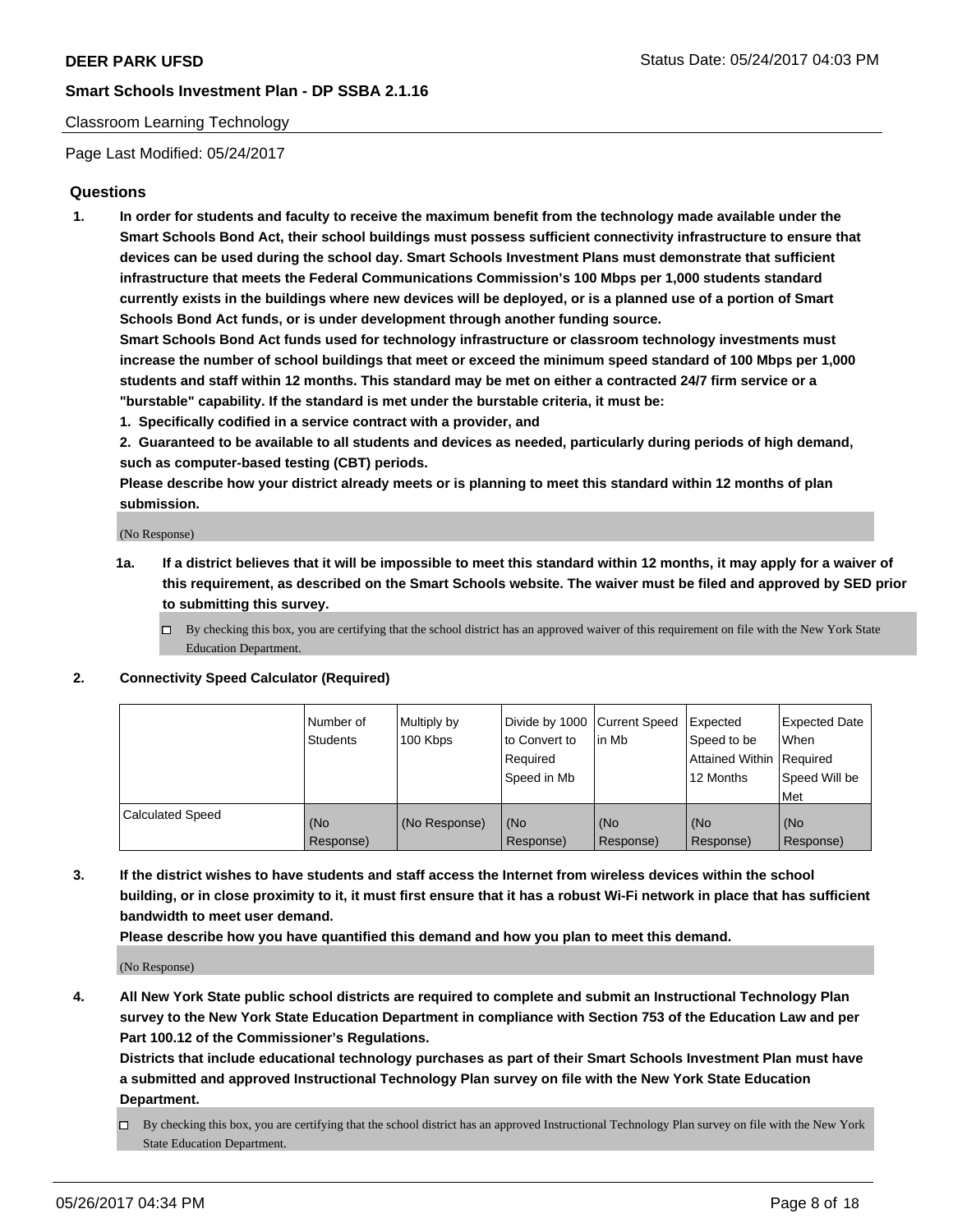#### Classroom Learning Technology

Page Last Modified: 05/24/2017

**5. Describe the devices you intend to purchase and their compatibility with existing or planned platforms or systems. Specifically address the adequacy of each facility's electrical, HVAC and other infrastructure necessary to install and support the operation of the planned technology.**

(No Response)

- **6. Describe how the proposed technology purchases will:**
	- **> enhance differentiated instruction;**
	- **> expand student learning inside and outside the classroom;**
	- **> benefit students with disabilities and English language learners; and**
	- **> contribute to the reduction of other learning gaps that have been identified within the district.**

**The expectation is that districts will place a priority on addressing the needs of students who struggle to succeed in a rigorous curriculum. Responses in this section should specifically address this concern and align with the district's Instructional Technology Plan (in particular Question 2 of E. Curriculum and Instruction: "Does the district's instructional technology plan address the needs of students with disabilities to ensure equitable access to instruction, materials and assessments?" and Question 3 of the same section: "Does the district's instructional technology plan address the provision of assistive technology specifically for students with disabilities to ensure access to and participation in the general curriculum?"**

(No Response)

**7. Where appropriate, describe how the proposed technology purchases will enhance ongoing communication with parents and other stakeholders and help the district facilitate technology-based regional partnerships, including distance learning and other efforts.**

(No Response)

**8. Describe the district's plan to provide professional development to ensure that administrators, teachers and staff can employ the technology purchased to enhance instruction successfully.**

**Note: This response should be aligned and expanded upon in accordance with your district's response to Question 1 of F. Professional Development of your Instructional Technology Plan: "Please provide a summary of professional development offered to teachers and staff, for the time period covered by this plan, to support technology to enhance teaching and learning. Please include topics, audience and method of delivery within your summary."**

(No Response)

- **9. Districts must contact the SUNY/CUNY teacher preparation program that supplies the largest number of the district's new teachers to request advice on innovative uses and best practices at the intersection of pedagogy and educational technology.**
	- By checking this box, you certify that you have contacted the SUNY/CUNY teacher preparation program that supplies the largest number of your new teachers to request advice on these issues.
	- **9a. Please enter the name of the SUNY or CUNY Institution that you contacted.**

(No Response)

**9b. Enter the primary Institution phone number.**

(No Response)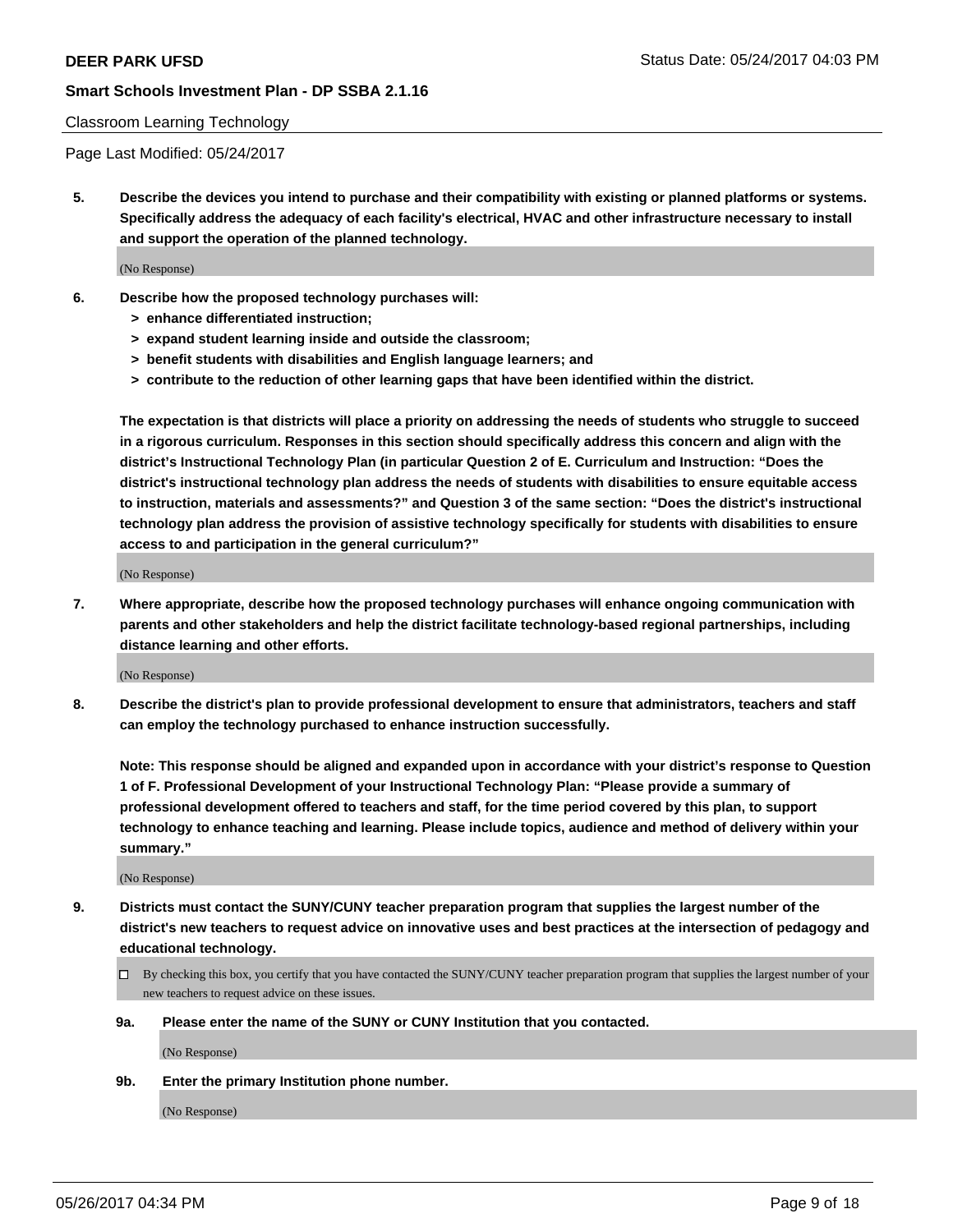Classroom Learning Technology

Page Last Modified: 05/24/2017

**9c. Enter the name of the contact person with whom you consulted and/or will be collaborating with on innovative uses of technology and best practices.**

(No Response)

**10. A district whose Smart Schools Investment Plan proposes the purchase of technology devices and other hardware must account for nonpublic schools in the district.**

**Are there nonpublic schools within your school district?**

Yes

 $\square$  No

**11. Nonpublic Classroom Technology Loan Calculator**

**The Smart Schools Bond Act provides that any Classroom Learning Technology purchases made using Smart Schools funds shall be lent, upon request, to nonpublic schools in the district. However, no school district shall be required to loan technology in amounts greater than the total obtained and spent on technology pursuant to the Smart Schools Bond Act and the value of such loan may not exceed the total of \$250 multiplied by the nonpublic school enrollment in the base year at the time of enactment.**

**See:**

**http://www.p12.nysed.gov/mgtserv/smart\_schools/docs/Smart\_Schools\_Bond\_Act\_Guidance\_04.27.15\_Final.pdf.**

|                                       | 1. Classroom   | 2. Public     | 3. Nonpublic | 14. Sum of  | 15. Total Per | l 6. Total                                                                                    |
|---------------------------------------|----------------|---------------|--------------|-------------|---------------|-----------------------------------------------------------------------------------------------|
|                                       | Technology     | Enrollment    | Enrollment   | Public and  | Pupil Sub-    | Nonpublic Loan                                                                                |
|                                       | Sub-allocation | $(2014 - 15)$ | (2014-15)    | l Nonpublic | allocation    | Amount                                                                                        |
|                                       |                |               |              | Enrollment  |               |                                                                                               |
| Calculated Nonpublic Loan<br>  Amount |                |               |              |             |               | (No Response)   (No Response)   (No Response)   (No Response)   (No Response)   (No Response) |

**12. To ensure the sustainability of technology purchases made with Smart Schools funds, districts must demonstrate a long-term plan to maintain and replace technology purchases supported by Smart Schools Bond Act funds. This sustainability plan shall demonstrate a district's capacity to support recurring costs of use that are ineligible for Smart Schools Bond Act funding such as device maintenance, technical support, Internet and wireless fees, maintenance of hotspots, staff professional development, building maintenance and the replacement of incidental items. Further, such a sustainability plan shall include a long-term plan for the replacement of purchased devices and equipment at the end of their useful life with other funding sources.**

 $\Box$  By checking this box, you certify that the district has a sustainability plan as described above.

**13. Districts must ensure that devices purchased with Smart Schools Bond funds will be distributed, prepared for use, maintained and supported appropriately. Districts must maintain detailed device inventories in accordance with generally accepted accounting principles.**

By checking this box, you certify that the district has a distribution and inventory management plan and system in place.

**14. If you are submitting an allocation for Classroom Learning Technology complete this table. Note that the calculated Total at the bottom of the table must equal the Total allocation for this category that you entered in the SSIP Overview overall budget.**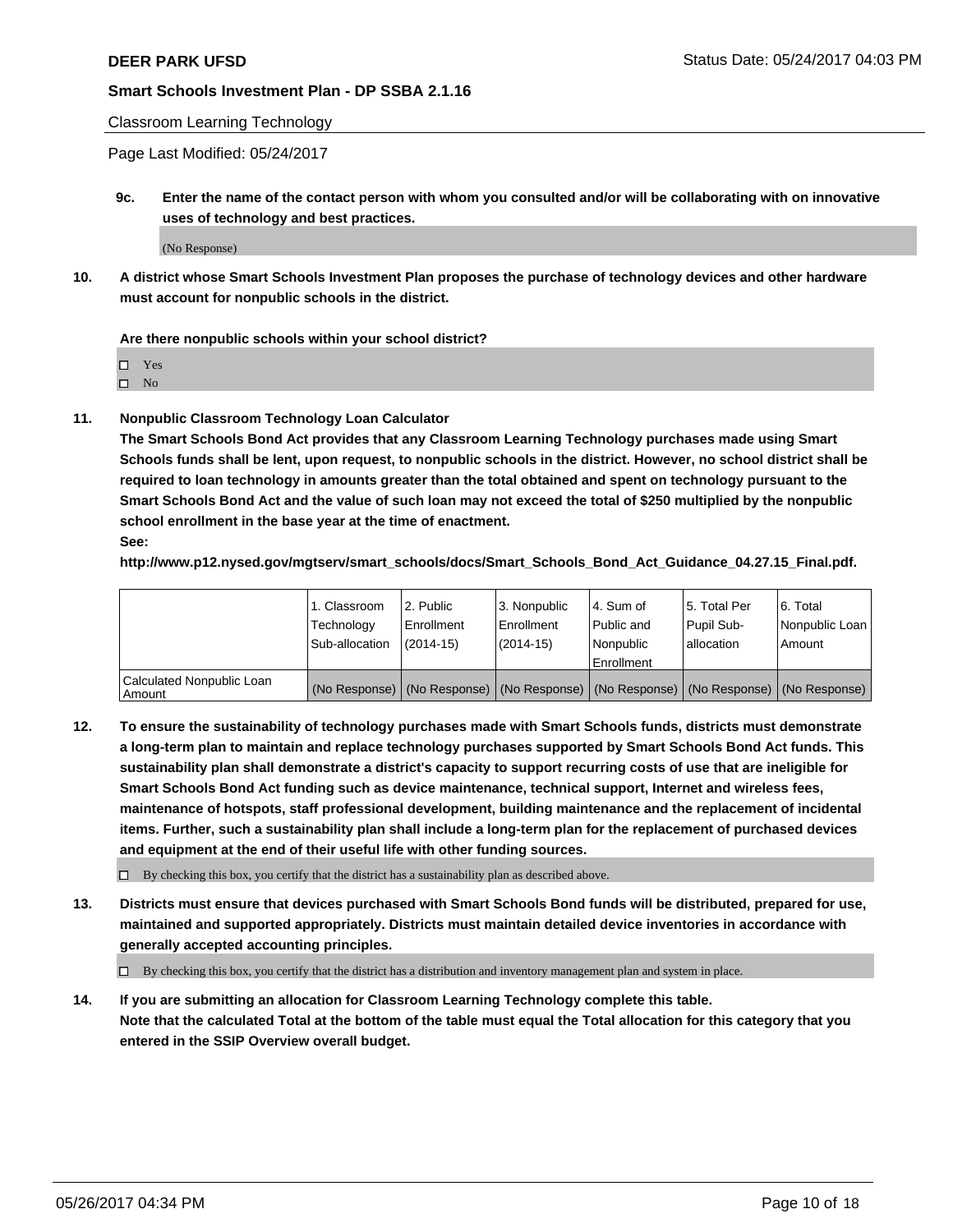## Classroom Learning Technology

Page Last Modified: 05/24/2017

|                          | Sub-Allocation |
|--------------------------|----------------|
| Interactive Whiteboards  | (No Response)  |
| Computer Servers         | (No Response)  |
| <b>Desktop Computers</b> | (No Response)  |
| <b>Laptop Computers</b>  | (No Response)  |
| <b>Tablet Computers</b>  | (No Response)  |
| <b>Other Costs</b>       | (No Response)  |
| Totals:                  | 0              |

**15. Please detail the type, quantity, per unit cost and total cost of the eligible items under each sub-category. This is especially important for any expenditures listed under the "Other" category. All expenditures must be capital-bond eligible to be reimbursed through the SSBA. If you have any questions, please contact us directly through smartschools@nysed.gov.**

**Please specify in the "Item to be Purchased" field which specific expenditures and items are planned to meet the district's nonpublic loan requirement, if applicable.**

**NOTE: Wireless Access Points that will be loaned/purchased for nonpublic schools should ONLY be included in this category, not under School Connectivity, where public school districts would list them.**

| Select the allowable expenditure | Iltem to be Purchased | Quantity      | Cost per Item | <b>Total Cost</b> |
|----------------------------------|-----------------------|---------------|---------------|-------------------|
| type.                            |                       |               |               |                   |
| Repeat to add another item under |                       |               |               |                   |
| each type.                       |                       |               |               |                   |
| (No Response)                    | (No Response)         | (No Response) | (No Response) | (No Response)     |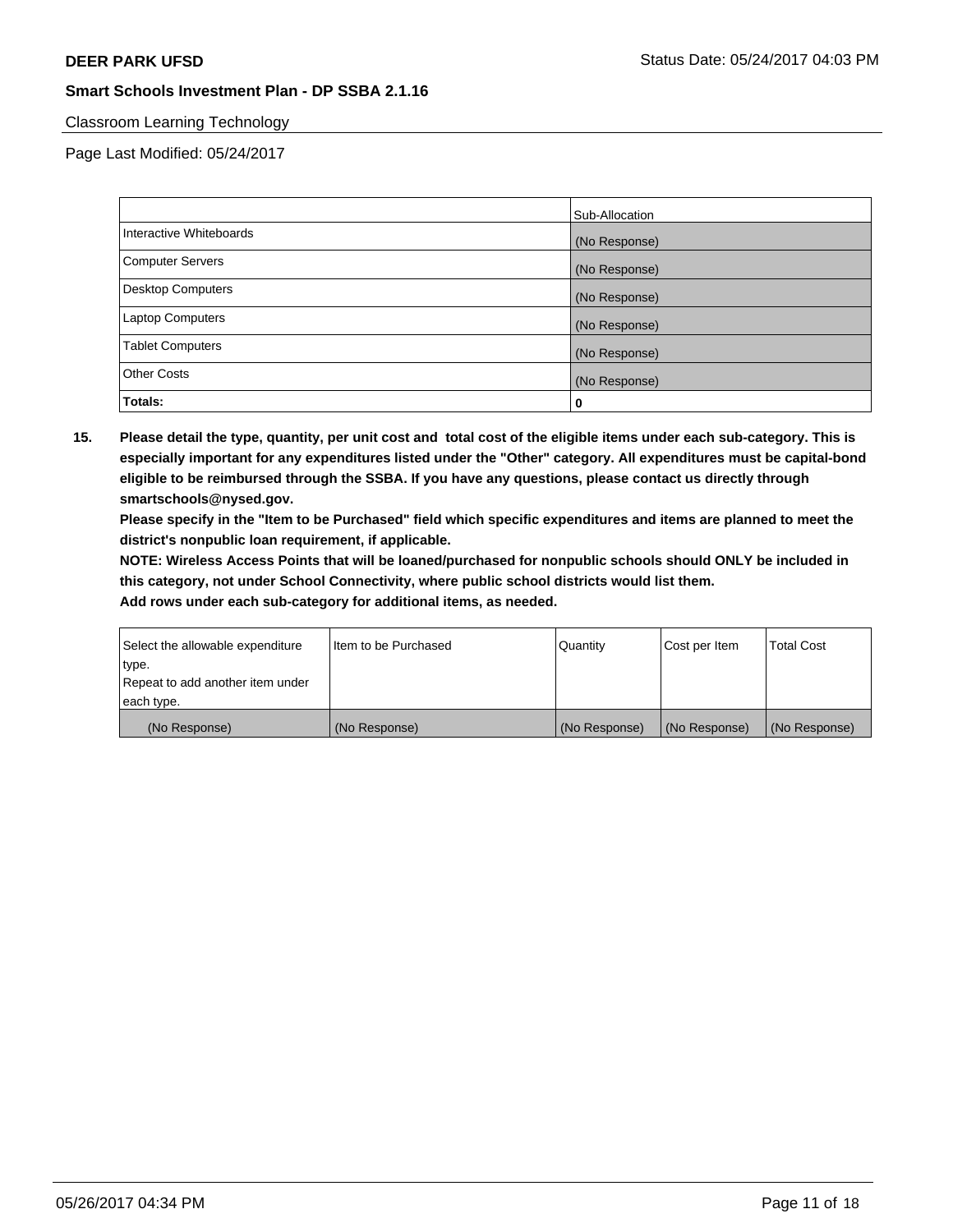#### Pre-Kindergarten Classrooms

Page Last Modified: 05/24/2017

## **Group 1**

**1. Provide information regarding how and where the district is currently serving pre-kindergarten students and justify the need for additional space with enrollment projections over 3 years.**

(No Response)

- **2. Describe the district's plan to construct, enhance or modernize education facilities to accommodate prekindergarten programs. Such plans must include:**
	- **Specific descriptions of what the district intends to do to each space;**
	- **An affirmation that pre-kindergarten classrooms will contain a minimum of 900 square feet per classroom;**
	- **The number of classrooms involved;**
	- **The approximate construction costs per classroom; and**
	- **Confirmation that the space is district-owned or has a long-term lease that exceeds the probable useful life of the improvements.**

(No Response)

**3. Smart Schools Bond Act funds may only be used for capital construction costs. Describe the type and amount of additional funds that will be required to support ineligible ongoing costs (e.g. instruction, supplies) associated with any additional pre-kindergarten classrooms that the district plans to add.**

(No Response)

**4. All plans and specifications for the erection, repair, enlargement or remodeling of school buildings in any public school district in the State must be reviewed and approved by the Commissioner. Districts that plan capital projects using their Smart Schools Bond Act funds will undergo a Preliminary Review Process by the Office of Facilities Planning.**

**Please indicate on a separate row each project number given to you by the Office of Facilities Planning.**

| Project Number |  |
|----------------|--|
| (No Response)  |  |

**5. If you have made an allocation for Pre-Kindergarten Classrooms, complete this table. Note that the calculated Total at the bottom of the table must equal the Total allocation for this category that you entered in the SSIP Overview overall budget.**

| Totals:                                  | 0              |
|------------------------------------------|----------------|
| Other Costs                              | (No Response)  |
| Enhance/Modernize Educational Facilities | (No Response)  |
| Construct Pre-K Classrooms               | (No Response)  |
|                                          | Sub-Allocation |

**6. Please detail the type, quantity, per unit cost and total cost of the eligible items under each sub-category. This is especially important for any expenditures listed under the "Other" category. All expenditures must be capital-bond eligible to be reimbursed through the SSBA. If you have any questions, please contact us directly through smartschools@nysed.gov.**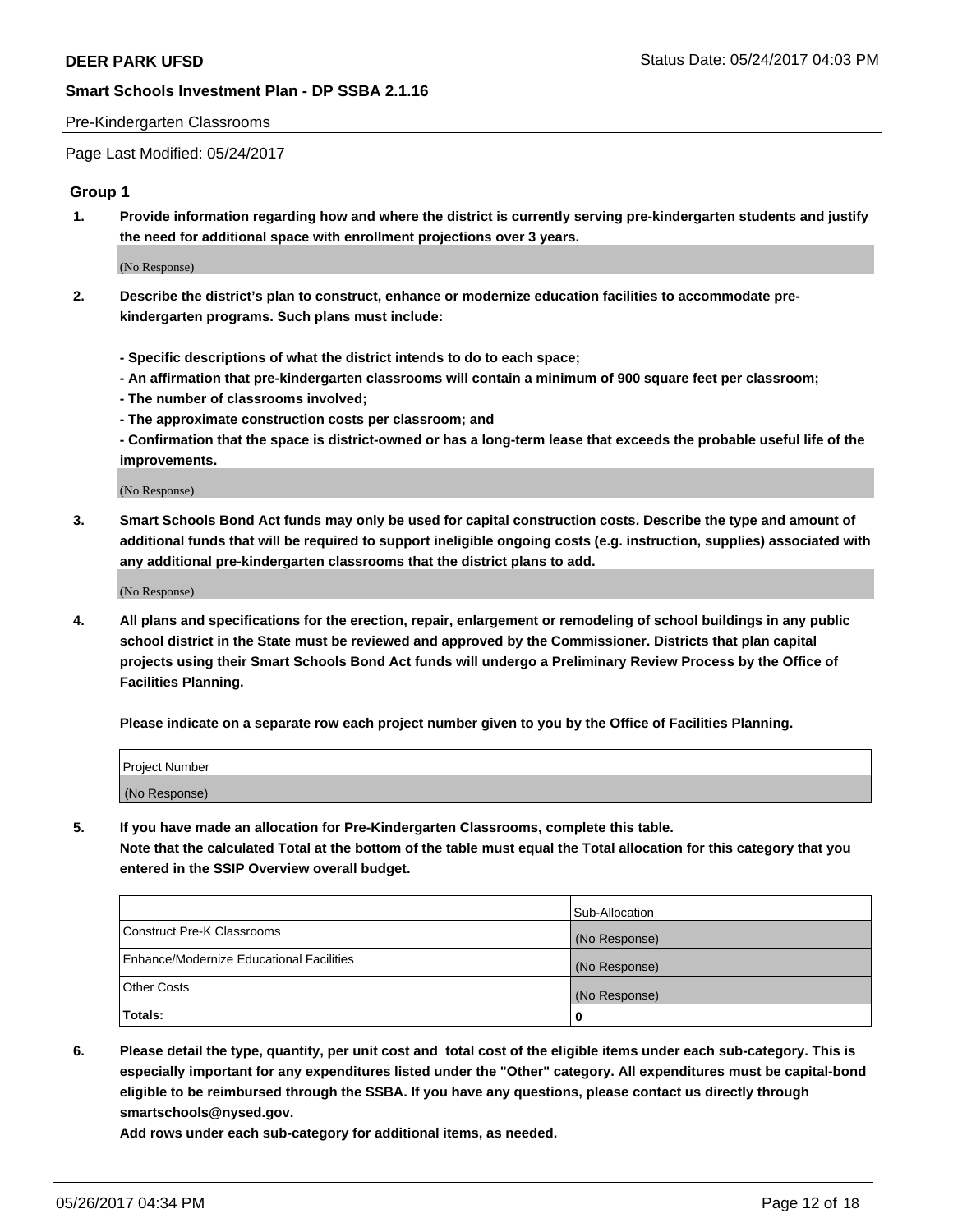# Pre-Kindergarten Classrooms

Page Last Modified: 05/24/2017

| Select the allowable expenditure | Item to be purchased | Quantity      | Cost per Item | <b>Total Cost</b> |
|----------------------------------|----------------------|---------------|---------------|-------------------|
| type.                            |                      |               |               |                   |
| Repeat to add another item under |                      |               |               |                   |
| each type.                       |                      |               |               |                   |
| (No Response)                    | (No Response)        | (No Response) | (No Response) | (No Response)     |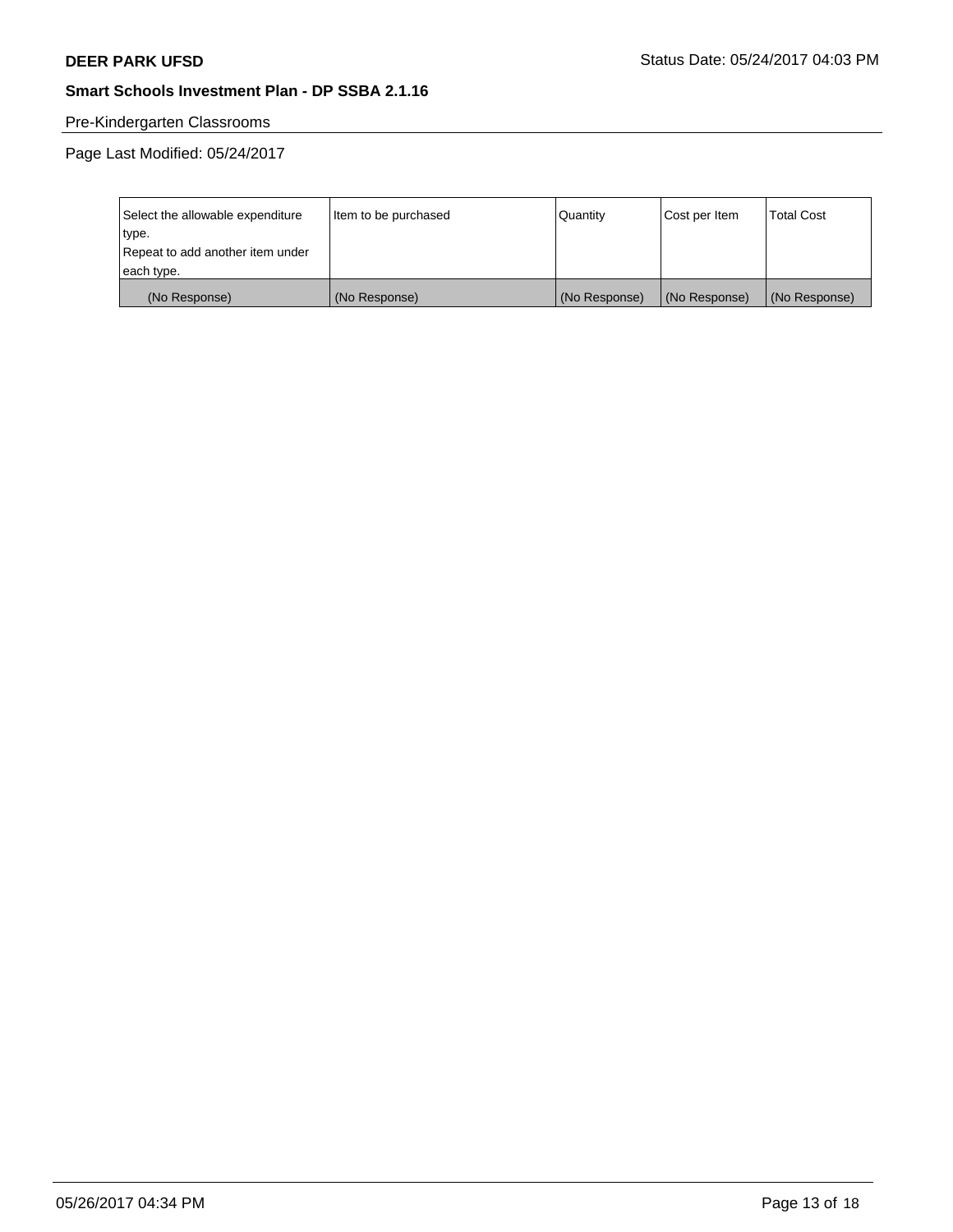#### Replace Transportable Classrooms

Page Last Modified: 07/15/2016

#### **Group 1**

**1. Describe the district's plan to construct, enhance or modernize education facilities to provide high-quality instructional space by replacing transportable classrooms.**

(No Response)

**2. All plans and specifications for the erection, repair, enlargement or remodeling of school buildings in any public school district in the State must be reviewed and approved by the Commissioner. Districts that plan capital projects using their Smart Schools Bond Act funds will undergo a Preliminary Review Process by the Office of Facilities Planning.**

**Please indicate on a separate row each project number given to you by the Office of Facilities Planning.**

| Project Number |  |
|----------------|--|
| (No Response)  |  |

**3. For large projects that seek to blend Smart Schools Bond Act dollars with other funds, please note that Smart Schools Bond Act funds can be allocated on a pro rata basis depending on the number of new classrooms built that directly replace transportable classroom units.**

**If a district seeks to blend Smart Schools Bond Act dollars with other funds describe below what other funds are being used and what portion of the money will be Smart Schools Bond Act funds.**

(No Response)

**4. If you have made an allocation for Replace Transportable Classrooms, complete this table. Note that the calculated Total at the bottom of the table must equal the Total allocation for this category that you entered in the SSIP Overview overall budget.**

|                                                | Sub-Allocation |
|------------------------------------------------|----------------|
| Construct New Instructional Space              | (No Response)  |
| Enhance/Modernize Existing Instructional Space | (No Response)  |
| Other Costs                                    | (No Response)  |
| Totals:                                        | $\Omega$       |

**5. Please detail the type, quantity, per unit cost and total cost of the eligible items under each sub-category. This is especially important for any expenditures listed under the "Other" category. All expenditures must be capital-bond eligible to be reimbursed through the SSBA. If you have any questions, please contact us directly through smartschools@nysed.gov.**

| Select the allowable expenditure | Item to be purchased | Quantity      | Cost per Item | <b>Total Cost</b> |
|----------------------------------|----------------------|---------------|---------------|-------------------|
| type.                            |                      |               |               |                   |
| Repeat to add another item under |                      |               |               |                   |
| each type.                       |                      |               |               |                   |
| (No Response)                    | (No Response)        | (No Response) | (No Response) | (No Response)     |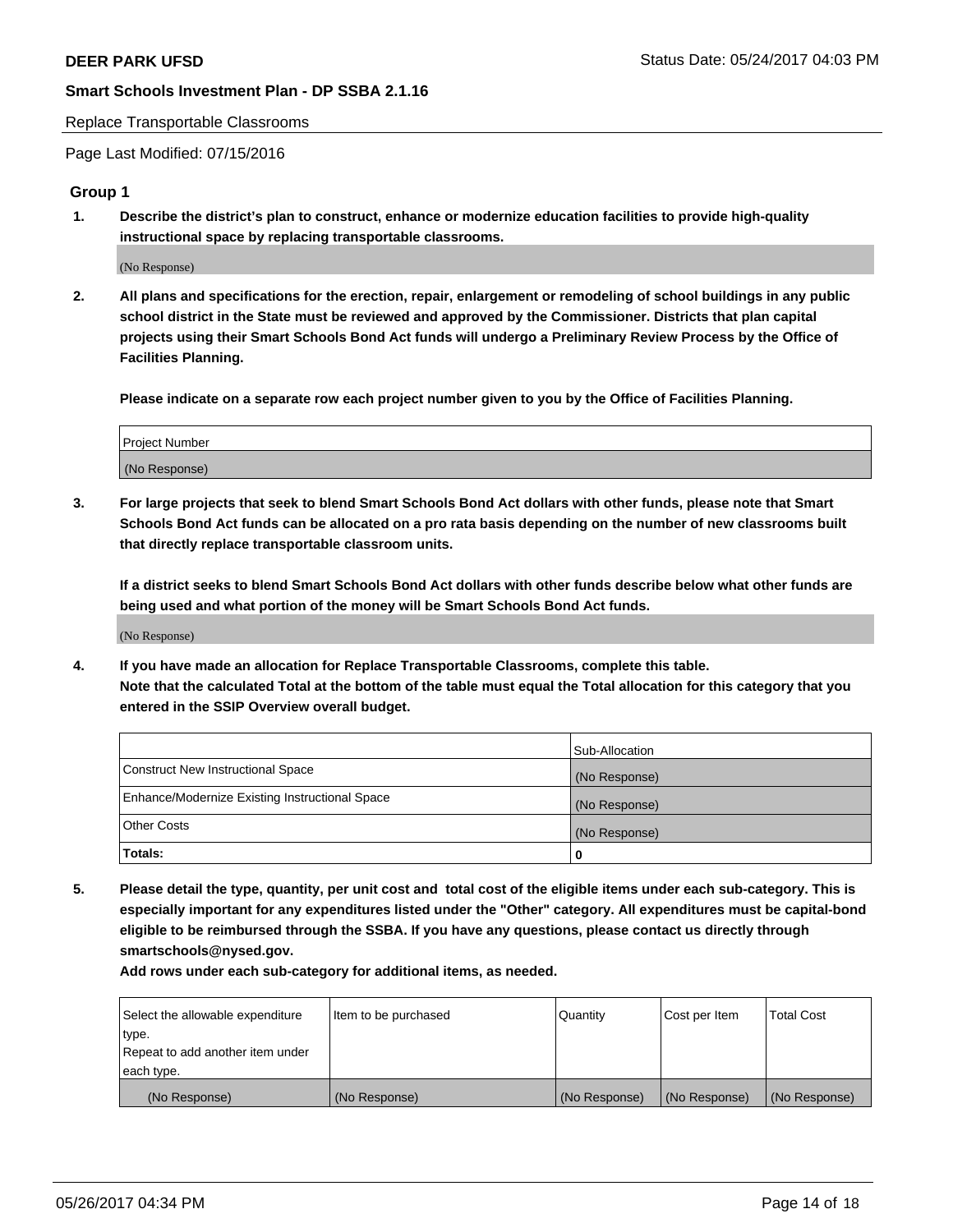#### High-Tech Security Features

Page Last Modified: 05/24/2017

## **Group 1**

**1. Describe how you intend to use Smart Schools Bond Act funds to install high-tech security features in school buildings and on school campuses.**

Smart Schools Bond Act funds will be used to purchase a visitor management system for each of its school buildings. Additionally, funds will be used for safety window film for the cafeteria and office windows at Deer Park High School and JFK Intermediate School.

**2. All plans and specifications for the erection, repair, enlargement or remodeling of school buildings in any public school district in the State must be reviewed and approved by the Commissioner. Districts that plan capital projects using their Smart Schools Bond Act funds will undergo a Preliminary Review Process by the Office of Facilities Planning.** 

**Please indicate on a separate row each project number given to you by the Office of Facilities Planning.**

| Project Number  |  |
|-----------------|--|
| 580107037999BA1 |  |

## **3. Was your project deemed eligible for streamlined Review?**

 $\hfill \square$  No

**3a. Districts with streamlined projects must certify that they have reviewed all installations with their licensed architect or engineer of record, and provide that person's name and license number. The licensed professional must review the products and proposed method of installation prior to implementation and review the work during and after completion in order to affirm that the work was code-compliant, if requested.**

By checking this box, you certify that the district has reviewed all installations with a licensed architect or engineer of record.

**4. Include the name and license number of the architect or engineer of record.**

| Name           | License Number |
|----------------|----------------|
| John A. Grillo | 27360          |

**5. If you have made an allocation for High-Tech Security Features, complete this table.**

**Note that the calculated Total at the bottom of the table must equal the Total allocation for this category that you entered in the SSIP Overview overall budget.**

|                                                      | Sub-Allocation |
|------------------------------------------------------|----------------|
| Capital-Intensive Security Project (Standard Review) | (No Response)  |
| <b>Electronic Security System</b>                    | (No Response)  |
| <b>Entry Control System</b>                          | 29,966         |
| Approved Door Hardening Project                      | 30,057         |
| <b>Other Costs</b>                                   | l 0            |
| Totals:                                              | 60,023         |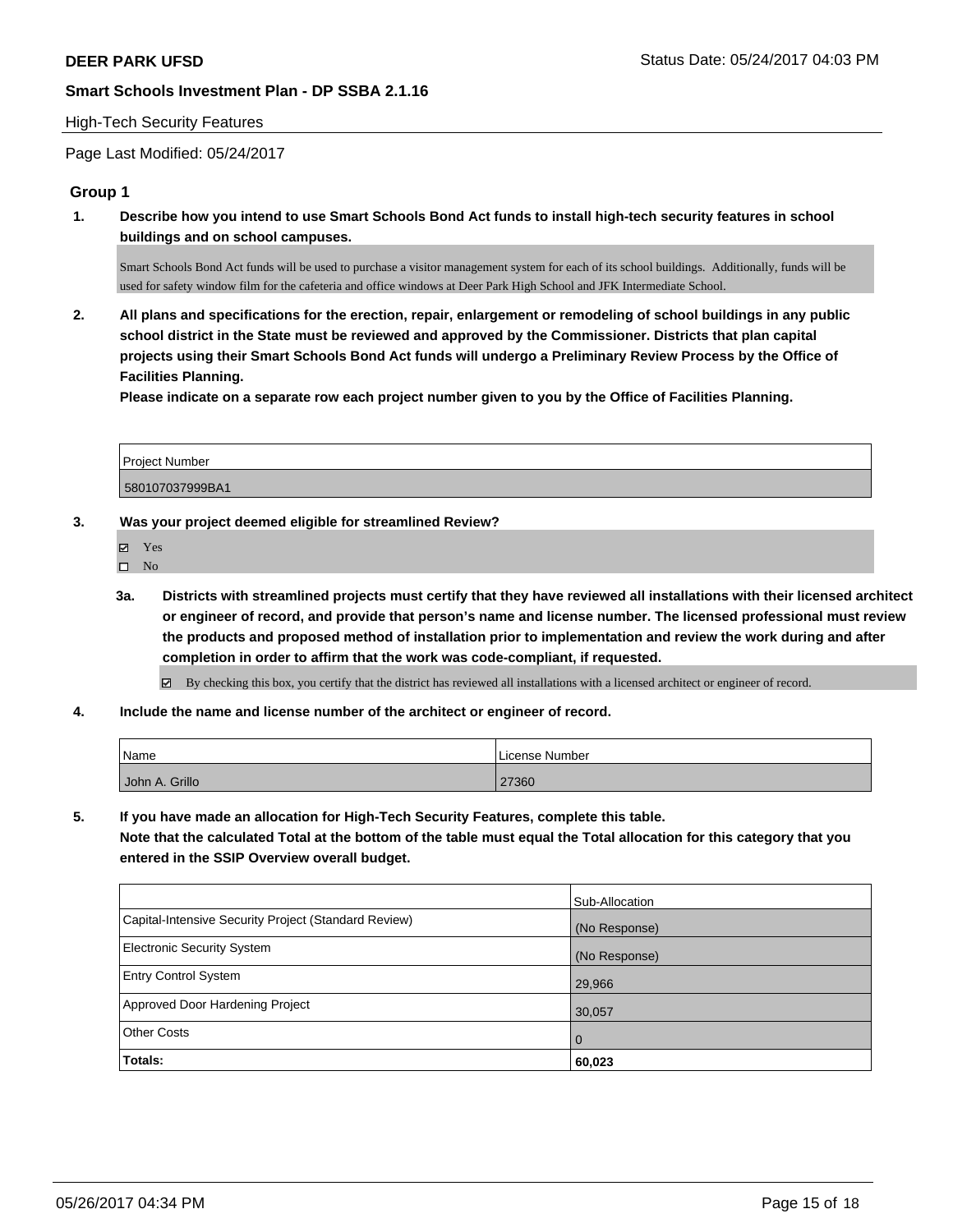## High-Tech Security Features

Page Last Modified: 05/24/2017

**6. Please detail the type, quantity, per unit cost and total cost of the eligible items under each sub-category. This is especially important for any expenditures listed under the "Other" category. All expenditures must be capital-bond eligible to be reimbursed through the SSBA. If you have any questions, please contact us directly through smartschools@nysed.gov.**

| Select the allowable expenditure<br>type.<br>Repeat to add another item under<br>each type. | Item to be purchased                                             | Quantity | Cost per Item | <b>Total Cost</b> |
|---------------------------------------------------------------------------------------------|------------------------------------------------------------------|----------|---------------|-------------------|
| <b>Entry Control System</b>                                                                 | PassagePoint EDU client license                                  | 6        | 1,490         | 8.940             |
| <b>Entry Control System</b>                                                                 | <b>PC Station</b>                                                | 6        | 876           | 5,253             |
| <b>Entry Control System</b>                                                                 | 22 in LCD Monitor                                                | 6        | 168           | 1,010             |
| <b>Entry Control System</b>                                                                 | Logitech HD Pro Webcam                                           | 6        | 120           | 720               |
| <b>Entry Control System</b>                                                                 | Dymo Labewriter                                                  | 6        | 166           | 998               |
| <b>Entry Control System</b>                                                                 | Paper badge name tag                                             | 30       | 28            | 837               |
| <b>Entry Control System</b>                                                                 | Scanshell scanner                                                | 6        | 925           | 5,552             |
| <b>Entry Control System</b>                                                                 | Honeywell Hyperion barcode scanner                               | 6        | 209           | 1,256             |
| <b>Entry Control System</b>                                                                 | Installation and training                                        | 36       | 150           | 5,400             |
| Approved Door Hardening<br>Project                                                          | Furnish and install Solar Gard Safety<br>and Security Film - JFK | 35       | 418           | 14.575            |
| Approved Door Hardening<br>Project                                                          | Furnish and install Solar Gard Safety<br>and Security Film - HS  | 37       | 418           | 15.482            |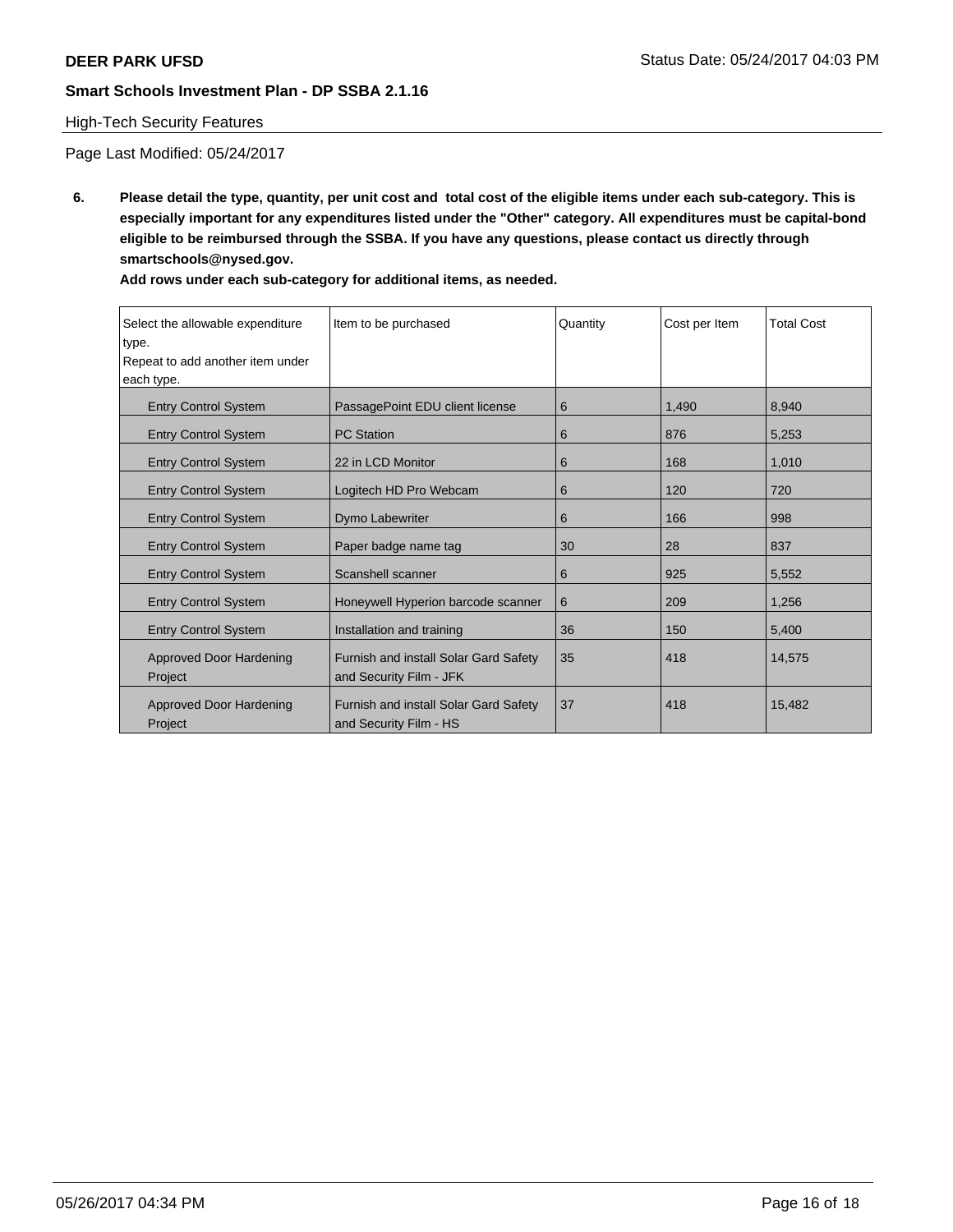Report

Page Last Modified: 05/24/2017